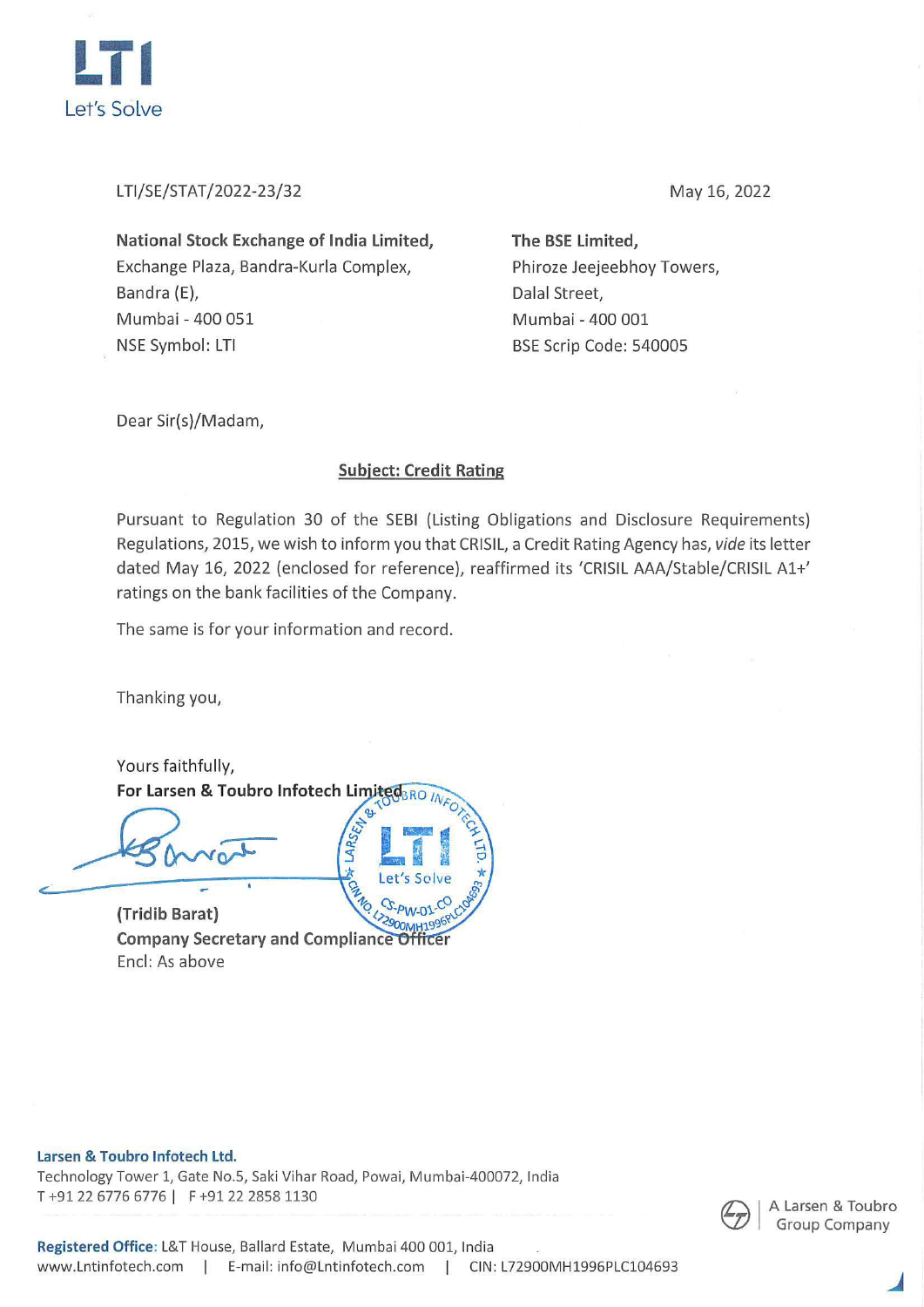

# **Rating Rationale**

May 16, 2022 | Mumbai

# **Larsen and Toubro Infotech Limited**

*Ratings Reaffirmed*

### **Rating Action**

| l Total Bank Loan Facilities Rated | <b>Rs.970 Crore</b>            |  |
|------------------------------------|--------------------------------|--|
| Long Term Rating                   | CRISIL AAA/Stable (Reaffirmed) |  |
| Short Term Rating                  | <b>CRISIL A1+ (Reaffirmed)</b> |  |

*1 crore = 10 million Refer to Annexure for Details of Instruments & Bank Facilities*

#### **Detailed Rationale**

CRISIL Ratings has reaffirmed its 'CRISIL AAA/Stable/CRISIL A1+' ratings on the bank facilities of Larsen and Toubro Infotech Limited (LTI).

LTI and Mindtree Ltd (Mindtree), on May 06, 2022, announced the proposal to merge Mindtree into LTI through a scheme of amalgamation as approved by the respective boards of the companies. The shareholders of Mindtree will receive 73 shares of LTI (face value of Rs 1 each) in exchange for 100 shares of Mindtree (face value of Rs 10 each); with all the subsidiaries and associates of Mindtree becoming subsidiaries and associates of LTI. Post the receipt of various regulatory approvals expected in the next 9-12 months, the amalgamated entity will be named 'LTI Mindtree Ltd (LTIM)' with their promoter Larsen & Toubro Ltd (L&T; rated 'CRISIL AAA/FAAA/Stable/CRISIL A1+') retaining 68.73% stake in the new entity. The amalgamation will augment the scale of LTI, complement its product offerings and diversify the geographies, verticals and customers served, thus enhancing the overall business risk profile. Also, the financial risk profile is expected to benefit from larger balance sheet strength in the absence of debt and stronger liquidity.

The ratings continue to reflect expected sustenance of healthy business performance, supported by the company's healthy deal pipeline, diversified service offerings across multiple verticals and increasing share of digital revenue. In fiscal 2022, revenue grew by 26% year-on-year, driven by growth across sectors, mainly banking, financial services and insurance (BFSI), which grew 29% on-year, followed by manufacturing (24%) and the consumer-packaged goods (CPG) retail and pharmaceutical segment (24%). Operating margin remained healthy albeit moderating to 19.5% in fiscal 2022, owing to increased employee base despite improved utilization rates.

Revenue is expected to grow steadily at 12-15% annually over the medium term. Operating profitability should benefit from efficiency on account of improvement in employee utilization and balanced offshore component. Furthermore, the company's financial profile continue to be strong, supported by healthy cash generating ability and a debt free balance sheet.

The ratings also reflect the strategic focus of the parent, Larsen & Toubro Ltd on the service business. Over the years, the contribution of service business, both in terms of revenue and profitability has been improving. Additionally, L&T has also been leveraging the capabilities of the services segment to augment its core business. The acquisition of Mindtree by L&T in 2019, the initiation of the strategic initiative called L&T Nxt in the same year (taken over by Mindtree in July-2021), as well as recent amalgamation announcement of Mindtree with LTI bodes well for the information technology business in general and services business in particular.

The ratings continue to reflect LTI's established market position in the banking, financial services, insurance, manufacturing and other segments like Energy and Process, Consumer Packaged Goods, Retail and Pharmaceuticals, and strong financial risk profile marked by a debt free balance sheet, healthy cash generating ability and robust liquidity. Furthermore, the company benefits from the expected support from its parent, and the strength of the L&T brand. These rating strengths are partially offset by customer and geographic concentration in revenue, and exposure to risks related to intense competition in the IT industry in India.

#### **Analytical Approach**

CRISIL Ratings has combined the business and financial risk profiles of LTI and its subsidiaries, held directly or indirectly, as all the companies have a common management and are in the same line of business. The ratings also factor in support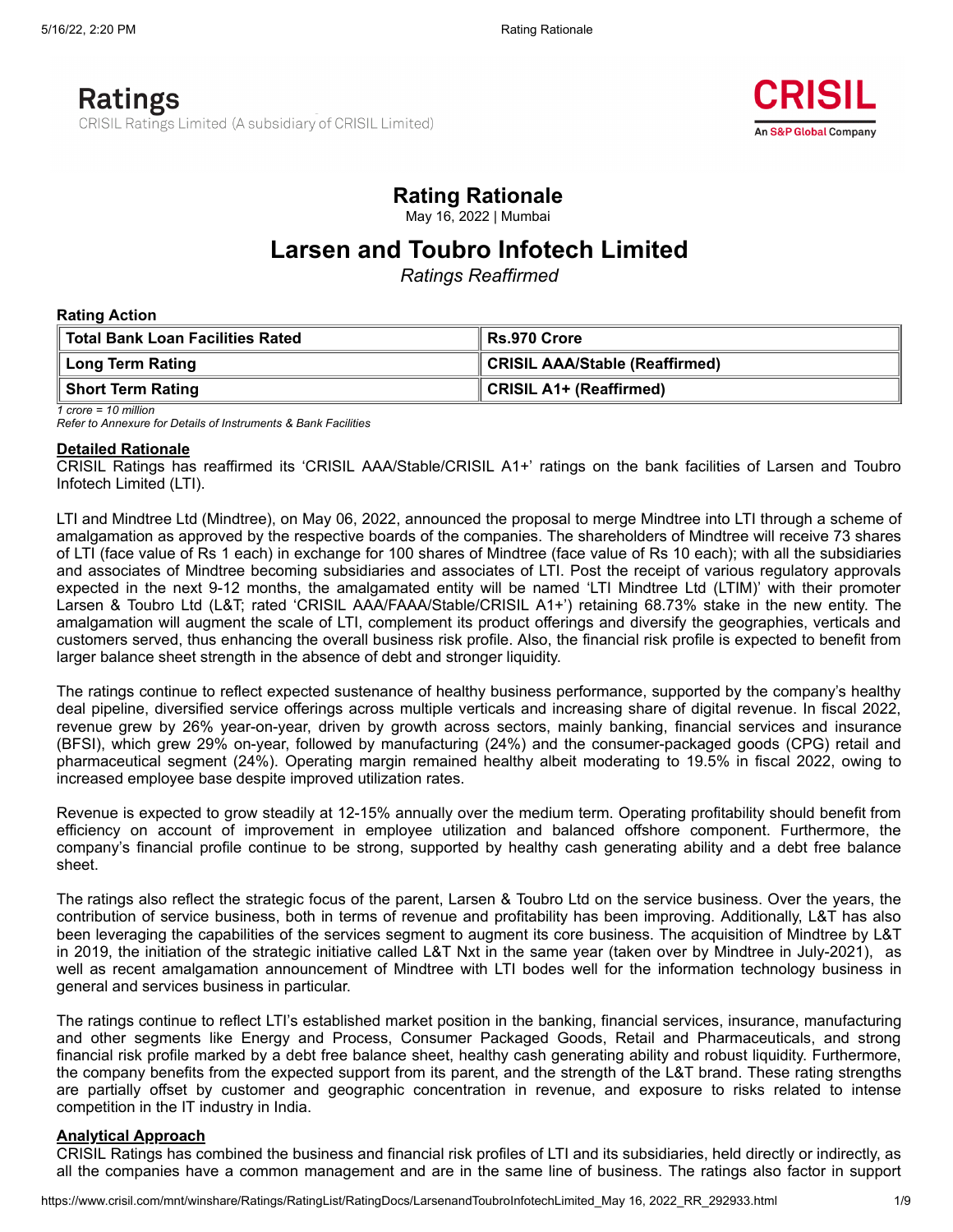expected from the parent. LTI will, in case of exigencies, receive the required support from its parent considering the strategic focus of the parent towards service-based businesses

Please refer Annexure - List of Entities Consolidated, which captures the list of entities considered and their analytical treatment of consolidation

#### **Key Rating Drivers & Detailed Description**

#### **Strengths:**

#### **Healthy business risk profile, supported by an established market position**

The company has an established market position in key verticals and sound operating efficiency. Diversified service offerings, such as application development maintenance, enterprise solutions, infrastructure management services, testing, analytics and artificial intelligence, strengthen the business risk profile of the company.

Healthy deal pipeline and high share of digital services in the revenue stream provides strong growth visibility over the medium term.

With the company growing faster in digital areas, and with addition of clients, dependence on the top 5, 10 and 20 clients has been reducing gradually over the past 4-5 years – further benefiting business risk profile. The number of active clients has increased from 261 as on December 31, 2017 to 486 as on March 31, 2022 which has resulted in compound annual growth rate of 13% between FY17 and FY22.

#### **Strong financial risk profile**

The strong financial risk profile is reflected in large networth (Rs 7,815 crore as on March 31, 2022), healthy cash accrual, debt-free balance sheet and robust liquidity (Rs 3,914 crore at March 31, 2022). The company does not expect to undertake any large, debt-funded capital expenditure or acquisition over the medium term. All capacity expansions of Rs 150-Rs 200 crore are expected to be incurred through internal accrual. As LTI has ample cash surplus and there is minimum reliance on debt, the capital structure is expected to be healthy in the absence of gearing over the medium term.

#### **Strategic importance to parent, L&T**

The IT service business has been increasingly critical to the L&T group in recent years. As against the earlier stance of focusing on infrastructure and capital-intensive segments, the L&T group is now focusing on the service business, which includes financial and IT services. The revision in strategy is also a fallout of lower-than-envisaged performance of the infrastructure business and sustained growth in the service business, which are asset-light, have healthy growth potential and offer high return on capital employed.

Over the years, the contribution of service business, both in terms of revenue and profitability has been improving. Additionally, L&T has also been leveraging the capabilities of the services segment to augment its core business. The acquisition of Mindtree by L&T in 2019, the initiation of the strategic initiative called L&T Nxt in the same year (taken over by Mindtree in July-2021), as well as recent amalgamation announcement of Mindtree with LTI bodes well for the information technology business in general and services business in particular information.

Being an L&T group company, LTI also benefits from the strong brand and domain expertise available within the group, resulting in better penetration and acceptability in the market. Treasury operations are supported by L&T Treasury, and critical treasury decisions are taken by the treasury committee, which consists of members from the parent and LTI. The parent and LTI have five common board members.

#### **Weakness:**

## **Customer and geographic concentration in revenue**

North America contributed 66.5% to the revenue, in fiscal 2022. Any regulatory changes in the region could have a significant impact on operations. Protectionist measures adopted by the US may also pose a business challenge for the company as well as its peers. However, this is an inherent feature of the most major companies in the IT industry as a significant portion of the revenue originate from the US.

# **Exposure to intense competition in the IT industry**

The business environment for the IT industry continues to be challenging. IT players in India will need to consistently scale up their operations, primarily on account of intense competition among themselves and from multinational corporations that are expanding their offshore operations in India. The other challenges include maintaining an efficient cost structure, ensuring effective labour retention and utilisation and remaining responsive to the dynamic nature of the industry. With digital services gaining traction, more and more companies are intensifying their focus on the digital technology space, resulting in increased competitive intensity. Given the increasing competition and resultant pricing pressure, the ability to provide differentiated services will remain critical to maintain a competitive advantage.

### **Liquidity: Superior**

Liquidity is robust, driven by expected cash accrual of Rs 1,600-1,800 crore annually in fiscals 2023, and cash and marketable securities of Rs 3,914 crore as on March 31, 2022. The company has remained debt-free for the past six fiscals and is expected to remain so in the absence of any major debt-funded expansion plans over the medium term. Cash accrual will more than sufficiently cover the incremental working capital requirement and small ticket acquisitions.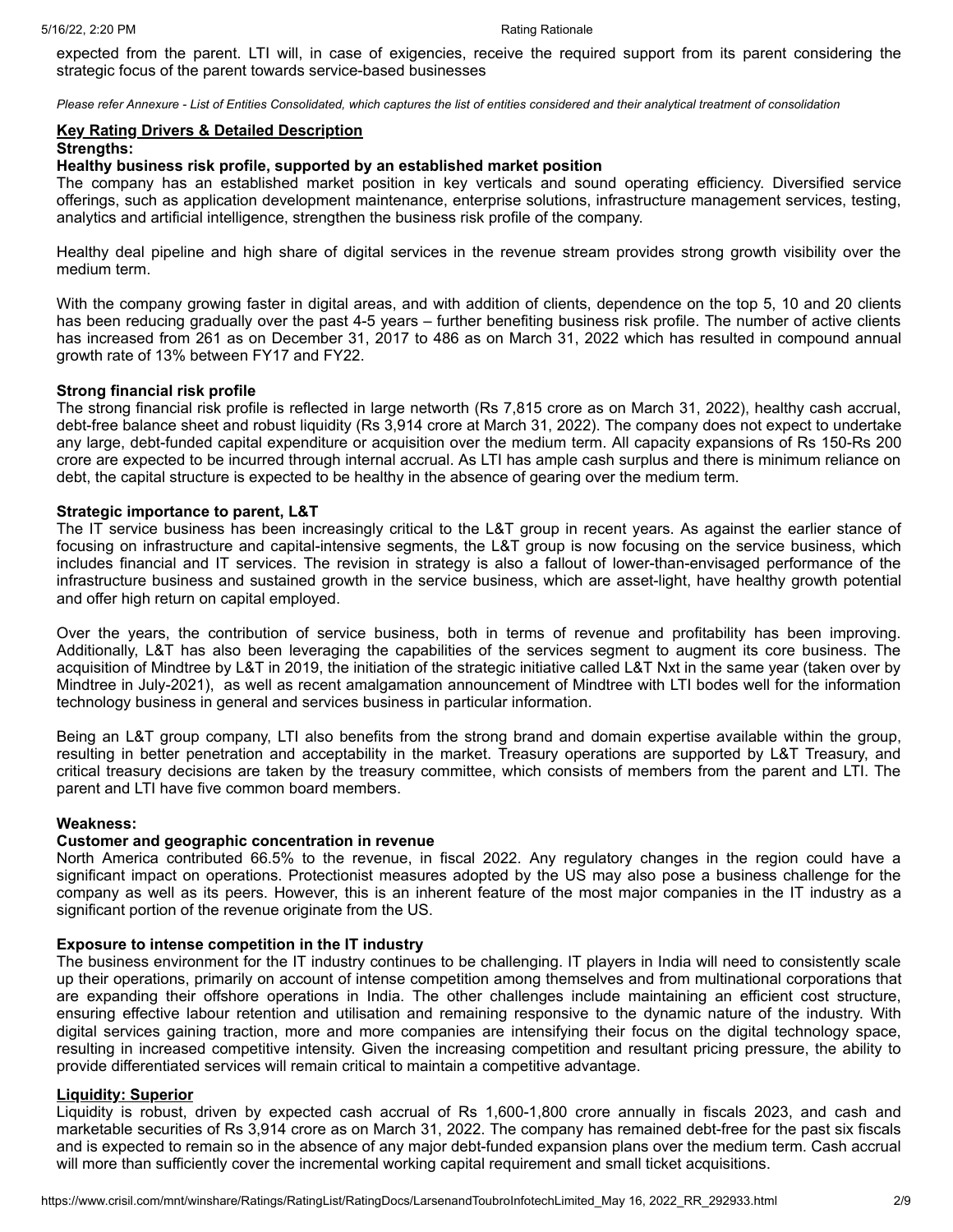# **Outlook: Stable**

CRISIL believes LTI will maintain its healthy business risk profile over the medium term, supported by steady revenue growth and sound operating efficiency and the strength of the L&T brand. The financial risk profile is expected to remain strong over this period because of healthy cash accrual, debt free balance sheet, and moderate capital spending.

# **Rating Sensitivity Factors**

# **Downward Factors**

- Significant decline in revenues by over 10% and fall in the operating margin to below 14%, adversely impacting cash flows
- Sizeable debt-funded acquisition, leading to material weakening of the debt protection metrics and liquidity
- Change in the strategic focus of the parent. L&T, towards service-based businesses and/or weakening of the credit risk profile of the parent.

## **About the Company**

LTI, headquartered in Mumbai, was incorporated in December 1996; the company is a subsidiary of L&T. It provides IT services, including Application, Development, Maintenance, Enterprise Solutions, Infrastructure Management Services, Testing, Analytics, AI and Cognitive and other services. In January 2014, the company transferred its product engineering services division to a group company, Larsen & Toubro Technology Services ('CRISIL AAA/Stable/CRISIL A1+').

LTI has offshore delivery centres in Mumbai, Pune, Bengaluru, and Chennai; global development centres in the US, Canada, Europe, South Africa, the Middle East, and Singapore; as well as various sales offices.

## **Key Financial Indicators (Consolidated)**

| <b>Particulars</b>            | Units | 2022   | 2021   |
|-------------------------------|-------|--------|--------|
| <b>Operating income</b>       | Rs.Cr | 15,669 | 12,441 |
| <b>Profit After Tax (PAT)</b> | Rs.Cr | 2,299  | 1,938  |
| <b>PAT Margin</b>             | $\%$  | 14.7   | 15.6   |
| <b>Adjusted Gearing</b>       | Time  | 0.01   | 0.01   |
| <b>Interest Coverage</b>      | Time  | 48.42  | 37.17  |

### **Any other information:** Not applicable

### **Note on complexity levels of the rated instrument:**

CRISIL Ratings' complexity levels are assigned to various types of financial instruments. The CRISIL Ratings' complexity levels are available on [www.crisil.com/complexity-levels](http://www.crisil.com/complexity-levels). Users are advised to refer to the CRISIL Ratings' complexity levels for instruments that they consider for investment. Users may also call the Customer Service Helpdesk with queries on specific instruments.

| <b>ISIN</b> | Name of instrument                               | Date of<br>allotment | Coupon<br>rate $(\%)$ | <b>Maturity</b><br>date | <b>Issue size</b><br>(Rs.Crore) | <b>Complexity</b><br>level | <b>Rating assigned</b><br>with outlook |
|-------------|--------------------------------------------------|----------------------|-----------------------|-------------------------|---------------------------------|----------------------------|----------------------------------------|
| NA          | Bank Guarantee*                                  | <b>NA</b>            | <b>NA</b>             | <b>NA</b>               | 25                              | NA                         | CRISIL A1+                             |
| NA          | <b>Bank Guarantee</b>                            | <b>NA</b>            | <b>NA</b>             | <b>NA</b>               | 462                             | <b>NA</b>                  | CRISIL A1+                             |
| <b>NA</b>   | Bank Guarantee <sup>^</sup>                      | <b>NA</b>            | <b>NA</b>             | <b>NA</b>               | 100                             | <b>NA</b>                  | <b>CRISIL</b><br>AAA/Stable            |
| <b>NA</b>   | Packing Credit@                                  | <b>NA</b>            | <b>NA</b>             | <b>NA</b>               | 7                               | <b>NA</b>                  | <b>CRISIL</b><br>AAA/Stable            |
| NA          | Packing Credit                                   | <b>NA</b>            | <b>NA</b>             | <b>NA</b>               | 124                             | <b>NA</b>                  | CRISIL A1+                             |
| NA          | Proposed Bank<br>Guarantee                       | <b>NA</b>            | <b>NA</b>             | <b>NA</b>               | 35                              | <b>NA</b>                  | CRISIL A1+                             |
| <b>NA</b>   | <b>Proposed Overdraft</b><br>Facility            | <b>NA</b>            | <b>NA</b>             | <b>NA</b>               | 5                               | <b>NA</b>                  | <b>CRISIL</b><br>AAA/Stable            |
| <b>NA</b>   | <b>Supplier Line of Credit</b>                   | <b>NA</b>            | <b>NA</b>             | <b>NA</b>               | 150                             | <b>NA</b>                  | <b>CRISIL</b><br>AAA/Stable            |
| <b>NA</b>   | <b>Working Capital</b><br>Demand Loan            | <b>NA</b>            | <b>NA</b>             | <b>NA</b>               | 20                              | <b>NA</b>                  | CRISIL A1+                             |
| NA          | Cash Credit/<br>Overdraft facility <sup>^^</sup> | <b>NA</b>            | NA                    | <b>NA</b>               | 32                              | <b>NA</b>                  | <b>CRISIL</b><br>AAA/Stable            |
| NA          | Cash Credit/<br>Overdraft facility               | <b>NA</b>            | <b>NA</b>             | NA.                     | 10                              | <b>NA</b>                  | <b>CRISIL</b><br>AAA/Stable            |

#### **Annexure - Details of Instrument(s)**

*\*Fully interchangeable with packing credit*

*^Fully interchangeable with cash credit/overdraft facility and buyer's credit limits*

*@Overdraft Facility*

*^^Interchangeable with Packing Credit facility limits*

# **Annexure - List of Entities Consolidated**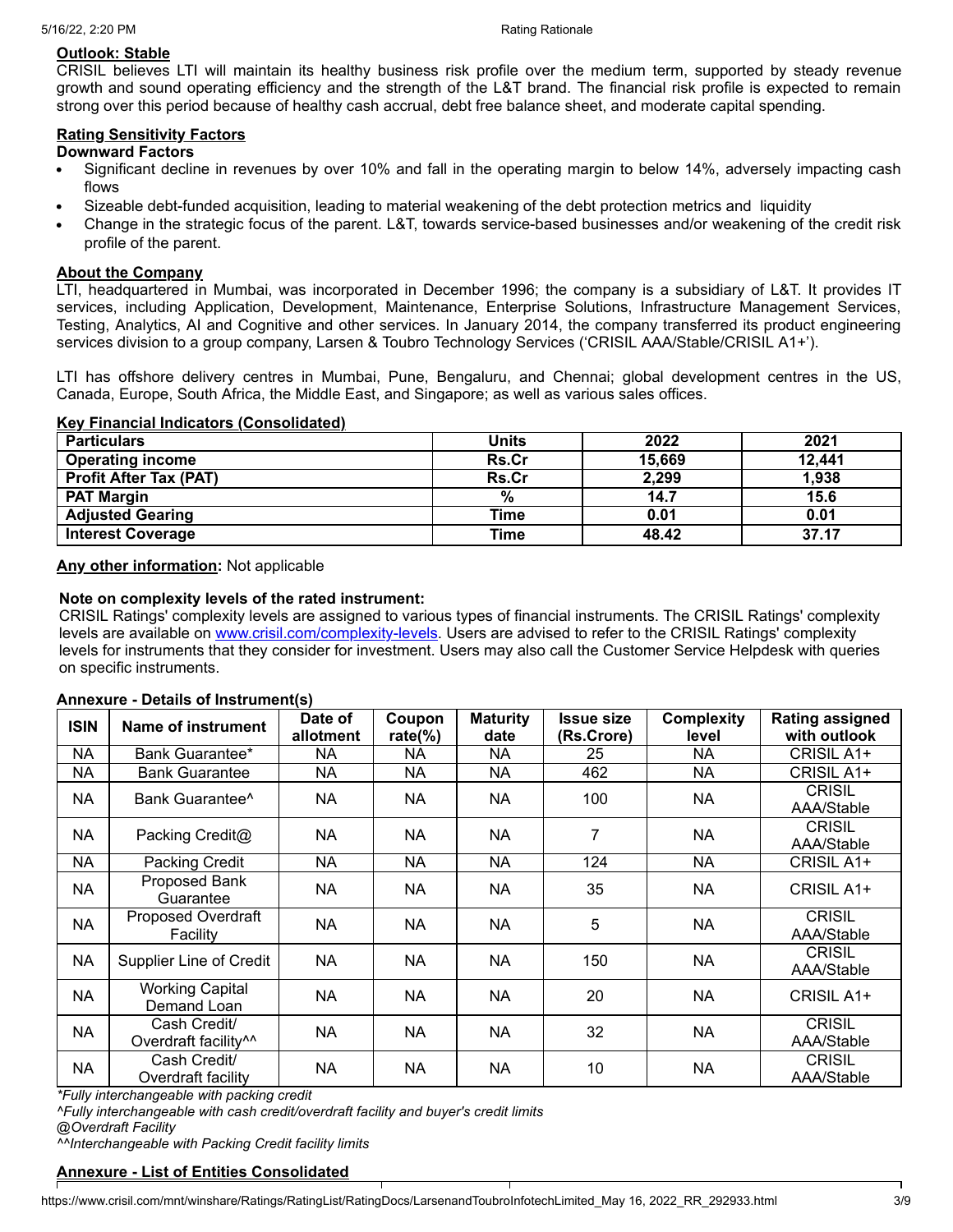5/16/22, 2:20 PM Rationale Rationale

| <b>Names of Entities Consolidated</b>                                 | <b>Extent of</b><br><b>Consolidation</b> | <b>Rationale for Consolidation</b>                                                       |
|-----------------------------------------------------------------------|------------------------------------------|------------------------------------------------------------------------------------------|
| Larsen & Toubro Infotech Canada Ltd                                   | Full                                     | common management, similar line of business,<br>business synergies, and common promoters |
| Larsen & Toubro Infotech GmbH                                         | Full                                     | common management, similar line of business,<br>business synergies, and common promoters |
| Larsen & Toubro Infotech LLC                                          | Full                                     | common management, similar line of business,<br>business synergies, and common promoters |
| <b>L&amp;T Infotech Financial Services</b><br>Technologies Inc.       | Full                                     | common management, similar line of business,<br>business synergies, and common promoters |
| Larsen And Toubro Infotech South Africa<br>(Proprietary) Ltd          | Full                                     | common management, similar line of business,<br>business synergies, and common promoters |
| <b>L&amp;T Information Technology Services</b><br>(Shanghai) Co. Ltd. | Full                                     | common management, similar line of business,<br>business synergies, and common promoters |
| L&T Information Technology Spain,<br>Sociedad Limitada                | Full                                     | common management, similar line of business,<br>business synergies, and common promoters |
| L&T Infotech S.de. RL. C.V                                            | Full                                     | common management, similar line of business,<br>business synergies, and common promoters |
| Larsen and Toubro Infotech NORGE AS                                   | Full                                     | common management, similar line of business,<br>business synergies, and common promoters |
| Larsen and Toubro Infotech UK Ltd                                     | Full                                     | common management, similar line of business,<br>business synergies, and common promoters |
| LTI Middle East FZ-LLC                                                | Full                                     | common management, similar line of business,<br>business synergies, and common promoters |
| Syncordls S.A.                                                        | Full                                     | Wholly owned subsidiary                                                                  |
| Syncordls Support Services S.A.                                       | Full                                     | Step down subsidiary                                                                     |
| Syncordls Ltd, UK                                                     | Full                                     | Step down subsidiary                                                                     |
| Syncordis France, SARL                                                | Full                                     | Step down subsidiary                                                                     |
| Syncordls Software Services India Private<br>Ltd                      | Full                                     | Step down subsidiary                                                                     |
| NIELSEN+ PARTNER<br>UNTERNEHMENSBERATER GMBH                          | Full                                     | Wholly owned subsidiary                                                                  |
| Nielsen+ Partner Unternehmensberater AG                               | Full                                     | Step down subsidiary                                                                     |
| NIELSEN+ PARTNER PTE. LTD                                             | Full                                     | Step down subsidiary                                                                     |
| NIELSEN + PARTNER S.A.                                                | Full                                     | Step down subsidiary                                                                     |
| NIELSEN & PARTNER Pty Ltd                                             | Full                                     | Step down subsidiary                                                                     |
| NIELSEN & PARTNER COMPANY LTD                                         | Full                                     | Step down subsidiary                                                                     |
| Ruletronics Systems Private Ltd                                       | Full                                     | Step down subsidiary                                                                     |
| <b>RULETRONICS LTD</b>                                                | Full                                     | Step down subsidiary                                                                     |
| RULETRONICS SYSTEMS INC.                                              | Full                                     | Wholly owned subsidiary                                                                  |
| Lymbyc Solutions Private Ltd                                          | Full                                     | Step down subsidiary                                                                     |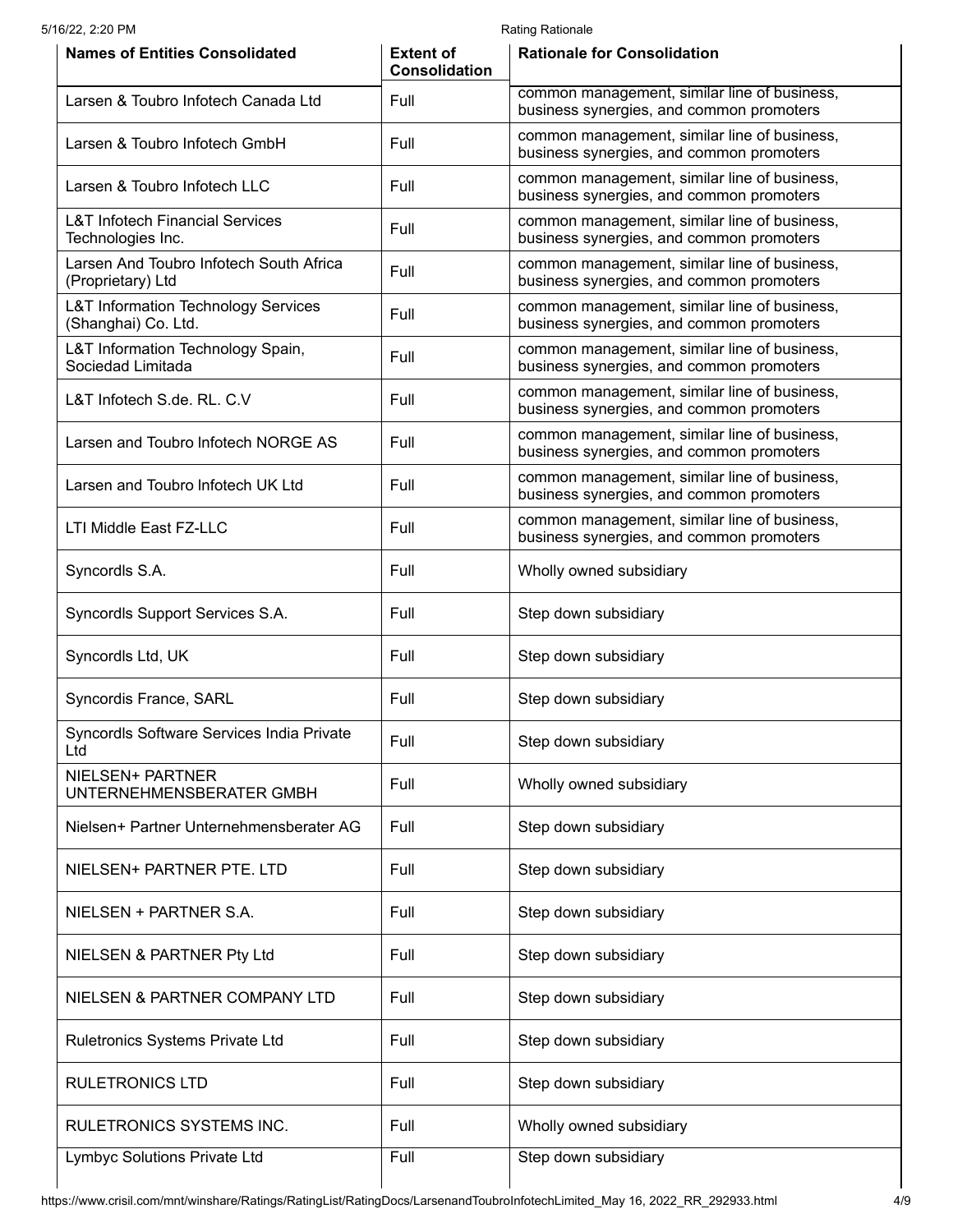| <b>Lymbyc Solutions Inc</b>           | Full | Wholly owned subsidiary |
|---------------------------------------|------|-------------------------|
| Powerupcloud Technologies Private Ltd | Full | Wholly owned subsidiary |
| Cuelogic Technologies Inc             | Full | Step down subsidiary    |
| Cuelogic Technologies Private Ltd     | Full | Wholly owned subsidiary |

# **Annexure - Rating History for last 3 Years**

|                                        | Current |                       |                                                       | 2021<br>2022 (History) |                   | 2020     |                                                       | 2019     |                                                       | <b>Start of</b><br>2019 |                                                    |                                                       |
|----------------------------------------|---------|-----------------------|-------------------------------------------------------|------------------------|-------------------|----------|-------------------------------------------------------|----------|-------------------------------------------------------|-------------------------|----------------------------------------------------|-------------------------------------------------------|
| Instrument                             | Type    | Outstanding<br>Amount | Rating                                                | Date                   | Rating            | Date     | Rating                                                | Date     | Rating                                                | Date                    | Rating                                             | Rating                                                |
| <b>Fund Based</b><br><b>Facilities</b> | LT/ST   | 348.0                 | CRISIL<br>$A1+$<br>CRISIL<br>AAA/Stable               |                        | $\hspace{0.05cm}$ | 29-04-21 | <b>CRISIL</b><br>$A1+$<br>CRISIL<br>AAA/Stable        | 20-01-20 | <b>CRISIL</b><br>$A1+$<br><b>CRISIL</b><br>AAA/Stable | 26-04-19                | <b>CRISIL</b><br>AA+/Positive<br>' CRISIL<br>$A1+$ | <b>CRISIL</b><br>$A1+$                                |
| Non-Fund<br>Based<br><b>Facilities</b> | ST/LT   | 622.0                 | <b>CRISIL</b><br>$A1+$<br><b>CRISIL</b><br>AAA/Stable |                        | $\hspace{0.05cm}$ | 29-04-21 | <b>CRISIL</b><br>$A1+$<br><b>CRISIL</b><br>AAA/Stable | 20-01-20 | <b>CRISIL</b><br>$A1+$<br><b>CRISIL</b><br>AAA/Stable | 26-04-19                | <b>CRISIL</b><br>AA+/Positive<br>/ CRISIL<br>$A1+$ | <b>CRISIL</b><br>AA+/Stable<br><b>CRISIL</b><br>$A1+$ |

*All amounts are in Rs.Cr.*

#### **Annexure - Details of Bank Lenders & Facilities**

| <b>Facility</b>                        | <b>Amount (Rs.Crore)</b> | Rating                   |
|----------------------------------------|--------------------------|--------------------------|
| <b>Bank Guarantee</b>                  | 22                       | <b>CRISIL A1+</b>        |
| <b>Bank Guarantee</b>                  | 150                      | <b>CRISIL A1+</b>        |
| <b>Bank Guarantee*</b>                 | 25                       | <b>CRISIL A1+</b>        |
| <b>Bank Guarantee</b>                  | 65                       | <b>CRISIL A1+</b>        |
| <b>Bank Guarantee</b>                  | 30                       | <b>CRISIL A1+</b>        |
| <b>Bank Guarantee</b>                  | 45                       | <b>CRISIL A1+</b>        |
| <b>Bank Guarantee</b>                  | 150                      | <b>CRISIL A1+</b>        |
| <b>Bank Guarantee^</b>                 | 100                      | <b>CRISIL AAA/Stable</b> |
| Cash Credit/ Overdraft facility^^      | 32                       | <b>CRISIL AAA/Stable</b> |
| <b>Cash Credit/ Overdraft facility</b> | 10                       | <b>CRISIL AAA/Stable</b> |
| <b>Packing Credit</b>                  | 79                       | <b>CRISIL A1+</b>        |
| <b>Packing Credit</b>                  | 20                       | <b>CRISIL A1+</b>        |
| <b>Packing Credit</b>                  | 25                       | <b>CRISIL A1+</b>        |
| Packing Credit@                        | 7                        | <b>CRISIL AAA/Stable</b> |
| <b>Proposed Bank Guarantee</b>         | 35                       | <b>CRISIL A1+</b>        |
| <b>Proposed Overdraft Facility</b>     | 5                        | <b>CRISIL AAA/Stable</b> |
| <b>Supplier Line of Credit</b>         | 150                      | <b>CRISIL AAA/Stable</b> |
| <b>Working Capital Demand Loan</b>     | 20                       | <b>CRISIL A1+</b>        |

*\*Fully interchangeable with packing credit*

*^Fully interchangeable with cash credit/overdraft facility and buyer's credit limits*

*@Overdraft Facility*

*^^Interchangeable with Packing Credit facility limits*

# **Criteria Details**

| Links to related criteria |        |  |  |  |
|---------------------------|--------|--|--|--|
| . . <del>.</del>          | ______ |  |  |  |

**CRISILs [Approach](http://www.crisil.com//Ratings//SectorMethodology//MethodologyDocs//criteria//CRISILs%20Approach%20to%20Financial%20Ratios.pdf) to Financial Ratios**

**Rating criteria for [manufaturing](http://www.crisil.com//Ratings//SectorMethodology//MethodologyDocs//criteria//Rating%20criteria%20for%20manufaturing%20%20and%20service%20sector%20companies.pdf) and service sector companies**

**CRISILs Bank Loan Ratings - process, scale and default [recognition](http://www.crisil.com//Ratings//SectorMethodology//MethodologyDocs//criteria//CRISILs%20Bank%20Loan%20Ratings%20-%20process,%20scale%20and%20default%20recognition.pdf)**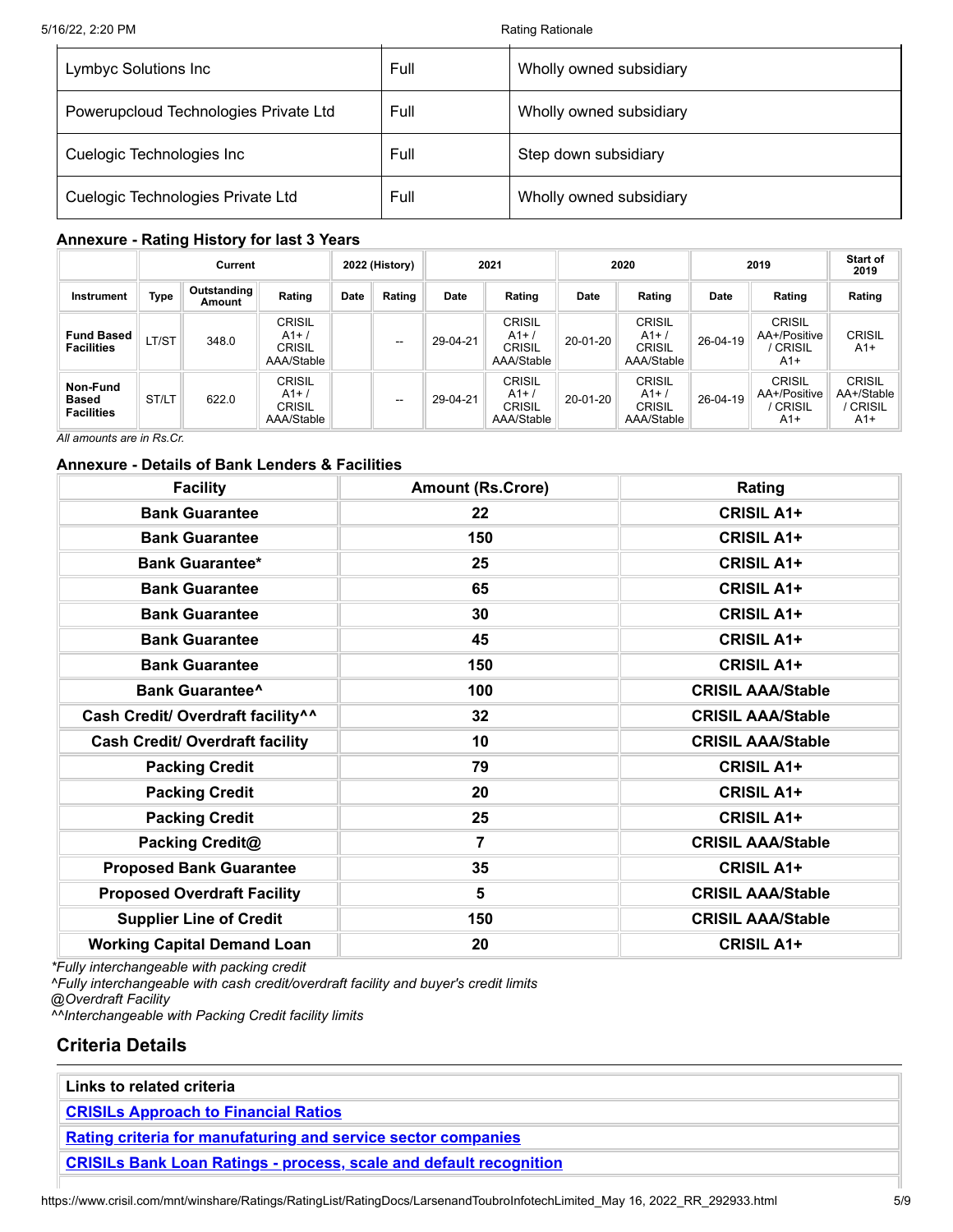**Rating Criteria for [Software](http://www.crisil.com//Ratings//SectorMethodology//MethodologyDocs//criteria//Rating%20Criteria%20for%20Software%20Industry.pdf) Industry**

**Criteria for Notching up Stand Alone Ratings of [Companies](http://www.crisil.com//Ratings//SectorMethodology//MethodologyDocs//criteria//Criteria%20for%20Notching%20up%20Stand%20Alone%20Ratings%20of%20Companies%20based%20on%20Parent%20Support.pdf) based on Parent Support**

**CRISILs Criteria for [Consolidation](http://www.crisil.com//Ratings//SectorMethodology//MethodologyDocs//criteria//CRISILs%20Criteria%20for%20Consolidation.pdf)**

| <b>Media Relations</b>                                                                                                                                                                                         | <b>Analytical Contacts</b>                                                                                                                                                                                                        | <b>Customer Service Helpdesk</b>                                                                                                             |
|----------------------------------------------------------------------------------------------------------------------------------------------------------------------------------------------------------------|-----------------------------------------------------------------------------------------------------------------------------------------------------------------------------------------------------------------------------------|----------------------------------------------------------------------------------------------------------------------------------------------|
| <b>Aveek Datta</b><br><b>Media Relations</b><br><b>CRISIL Limited</b><br>M: +91 99204 93912<br>B: +91 22 3342 3000<br>AVEEK.DATTA@crisil.com                                                                   | Anuj Sethi<br>Senior Director<br><b>CRISIL Ratings Limited</b><br>B:+91 44 6656 3100<br>anuj.sethi@crisil.com                                                                                                                     | Timings: 10.00 am to 7.00 pm<br>Toll free Number: 1800 267 1301<br>For a copy of Rationales / Rating Reports:<br>CRISILratingdesk@crisil.com |
| Prakruti Jani<br><b>Media Relations</b><br><b>CRISIL Limited</b><br>M: +91 98678 68976<br>B: +91 22 3342 3000<br>PRAKRUTI.JANI@crisil.com<br>Rutuja Gaikwad<br><b>Media Relations</b><br><b>CRISIL Limited</b> | Aditya Jhaver<br><b>Director</b><br><b>CRISIL Ratings Limited</b><br>B:+91 22 3342 3000<br>Aditya.Jhaver@crisil.com<br>Ashish Kumar<br>Manager<br><b>CRISIL Ratings Limited</b><br>B:+91 22 3342 3000<br>Ashish.Kumar1@crisil.com | For Analytical queries:<br>ratingsinvestordesk@crisil.com                                                                                    |
| B: +91 22 3342 3000<br>Rutuja.Gaikwad@ext-crisil.com                                                                                                                                                           |                                                                                                                                                                                                                                   |                                                                                                                                              |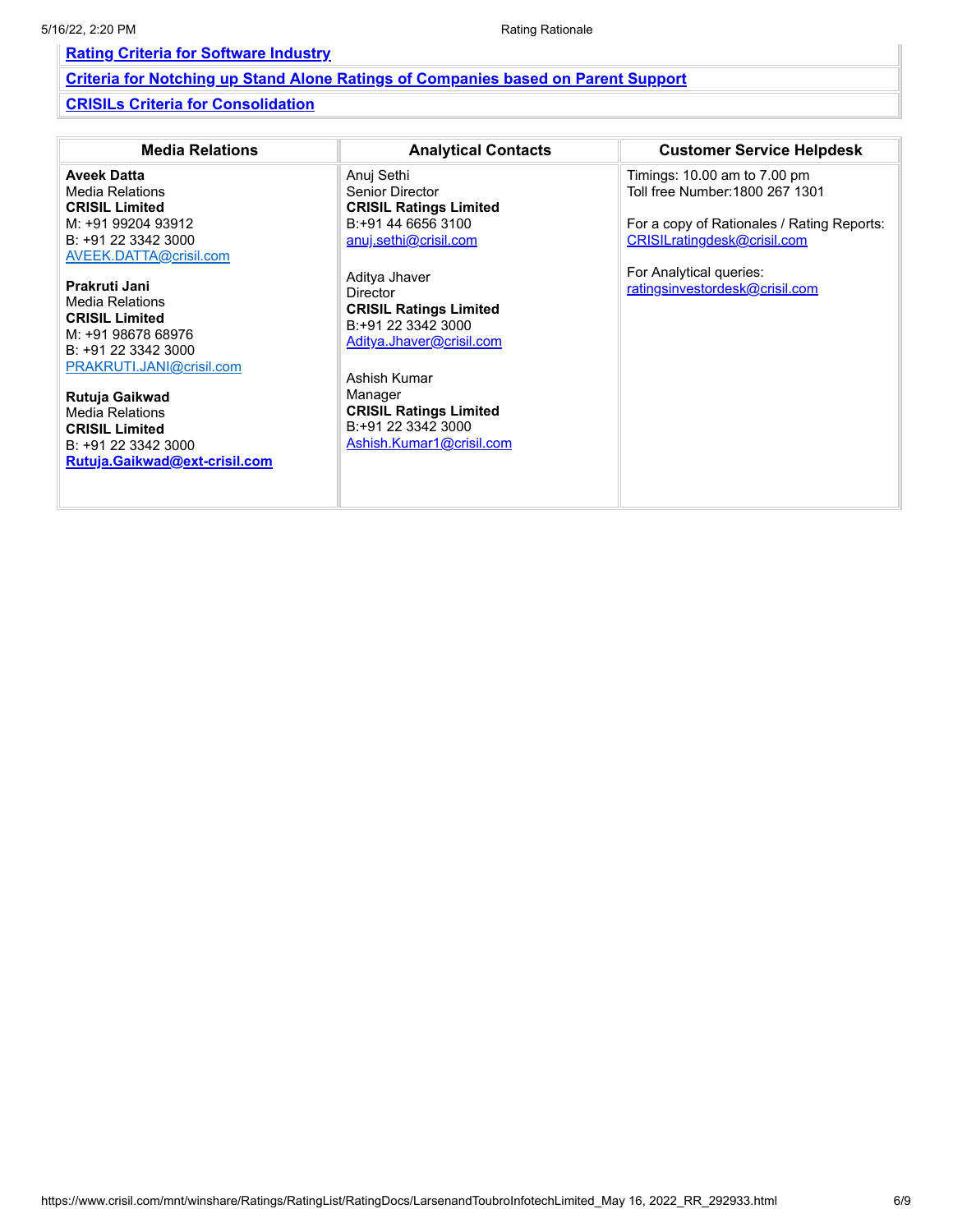5/16/22, 2:20 PM Rationale Rationale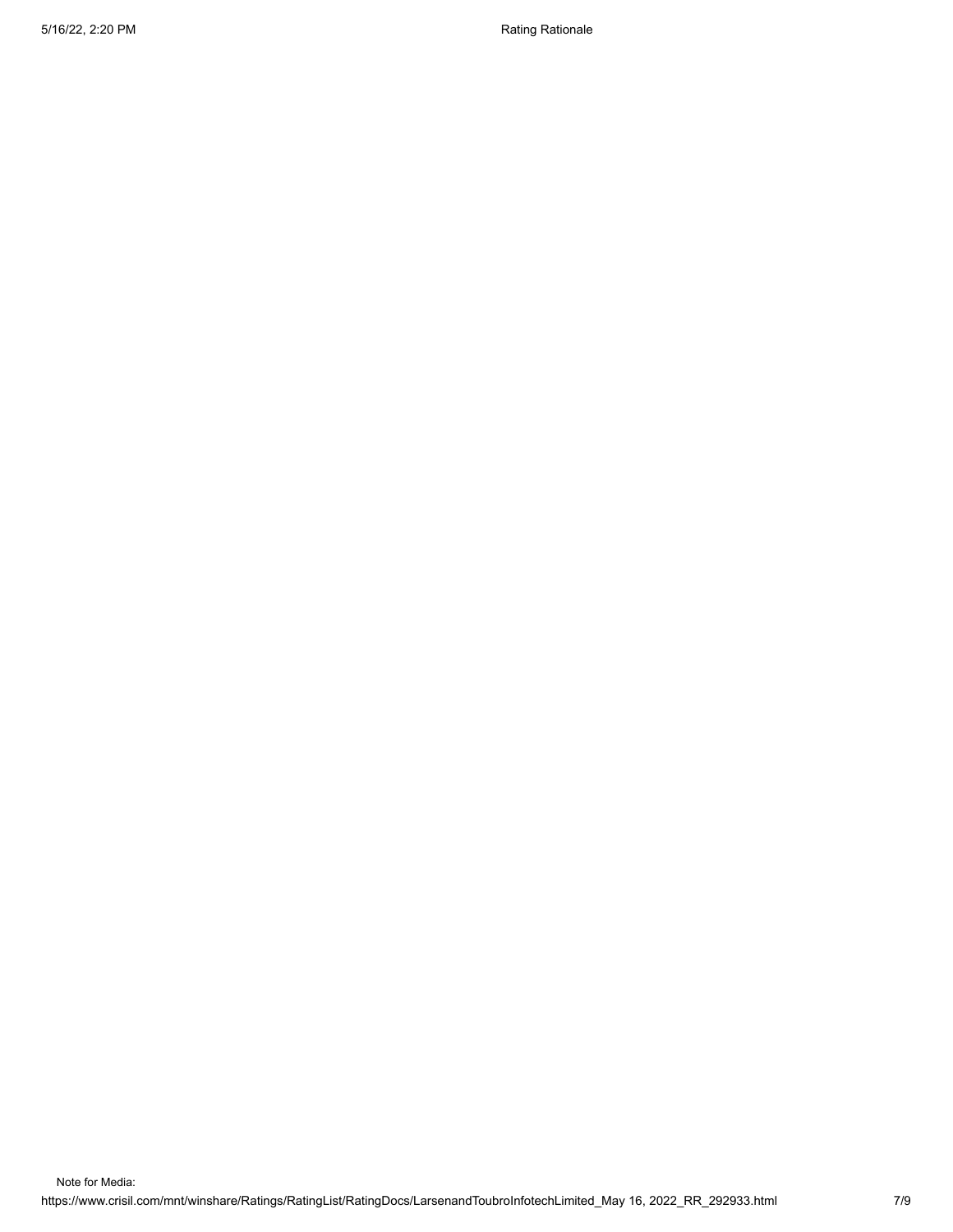#### 5/16/22, 2:20 PM **Rationale Rationale Rationale Rationale Rationale Rationale**

This rating rationale is transmitted to you for the sole purpose of dissemination through your newspaper/magazine/agency. The rating rationale may be used by you in full or in part without changing the meaning or context thereof but with due credit to CRISIL Ratings. However, CRISIL Ratings alone has the sole right of distribution (whether directly or indirectly) of its rationales for consideration or otherwise through any media including websites and portals.

#### **About CRISIL Ratings Limited (A subsidiary of CRISIL Limited)**

CRISIL Ratings pioneered the concept of credit rating in India in 1987. With a tradition of independence, analytical rigour and innovation, we set the standards in the credit rating business. We rate the entire range of debt instruments, such as bank loans, certificates of deposit, commercial paper, non-convertible/convertible/partially convertible bonds and debentures, perpetual bonds, bank hybrid capital instruments, asset-backed and mortgage-backed securities, partial guarantees and other structured debt instruments. We have rated over 33,000 large and mid-scale corporates and financial institutions. We have also instituted several innovations in India in the rating business, including ratings for municipal bonds, partially guaranteed instruments and infrastructure investment trusts (InvITs).

CRISIL Ratings Limited ('CRISIL Ratings') is a wholly-owned subsidiary of CRISIL Limited ('CRISIL'). CRISIL Ratings Limited is registered in India as a credit rating agency with the Securities and Exchange Board of India ("SEBI").

For more information, visit **[www.crisilratings.com](http://www.crisilratings.com/)** 

#### **About CRISIL Limited**

CRISIL is a global analytical company providing ratings, research, and risk and policy advisory services. We are India's leading ratings agency. We are also the foremost provider of high-end research to the world's largest banks and leading corporations.

CRISIL is majority owned by S&P Global Inc, a leading provider of transparent and independent ratings, benchmarks, analytics and data to the capital and commodity markets worldwide.

For more information, visit [www.crisil.com](http://www.crisil.com/)

Connect with us: [TWITTER](https://twitter.com/CRISILLimited) | [LINKEDIN](http://www.linkedin.com/company/crisil) | [YOUTUBE](https://www.youtube.com/user/CRISILLimited) | [FACEBOOK](https://www.facebook.com/CRISILLimited)

#### **CRISIL PRIVACY NOTICE**

CRISIL respects your privacy. We may use your contact information, such as your name, address and email id to fulfil your request and service your account and to provide you with additional information from CRISIL. For further information on CRISIL's privacy policy please visit [www.crisil.com.](https://www.crisil.com/en/home/crisil-privacy-notice.html)

#### **DISCLAIMER**

This disclaimer is part of and applies to each credit rating report and/or credit rating rationale ('report') that is provided by CRISIL Ratings Limited ('CRISIL Ratings'). To avoid doubt, the term 'report' includes the information, ratings and other content forming part of the report. The report is intended for the jurisdiction of India only. This report does not constitute an offer of services. Without limiting the generality of the foregoing, nothing in the report is to be construed as CRISIL Ratings providing or intending to provide any services in jurisdictions where CRISIL Ratings does not have the necessary licenses and/or registration to carry out its business activities referred to above. Access or use of this report does not create a client relationship between CRISIL Ratings and the user.

We are not aware that any user intends to rely on the report or of the manner in which a user intends to use the report. In preparing our report we have not taken into consideration the objectives or particular needs of any particular user. It is made abundantly clear that the report is not intended to and does not constitute an investment advice. The report is not an offer to sell or an offer to purchase or subscribe for any investment in any securities, instruments, facilities or solicitation of any kind to enter into any deal or transaction with the entity to which the report pertains. The report should not be the sole or primary basis for any investment decision within the meaning of any law or regulation (including the laws and regulations applicable in the US).

Ratings from CRISIL Ratings are statements of opinion as of the date they are expressed and not statements of fact or recommendations to purchase, hold or sell any securities/instruments or to make any investment decisions. Any opinions expressed here are in good faith, are subject to change without notice, and are only current as of the stated date of their